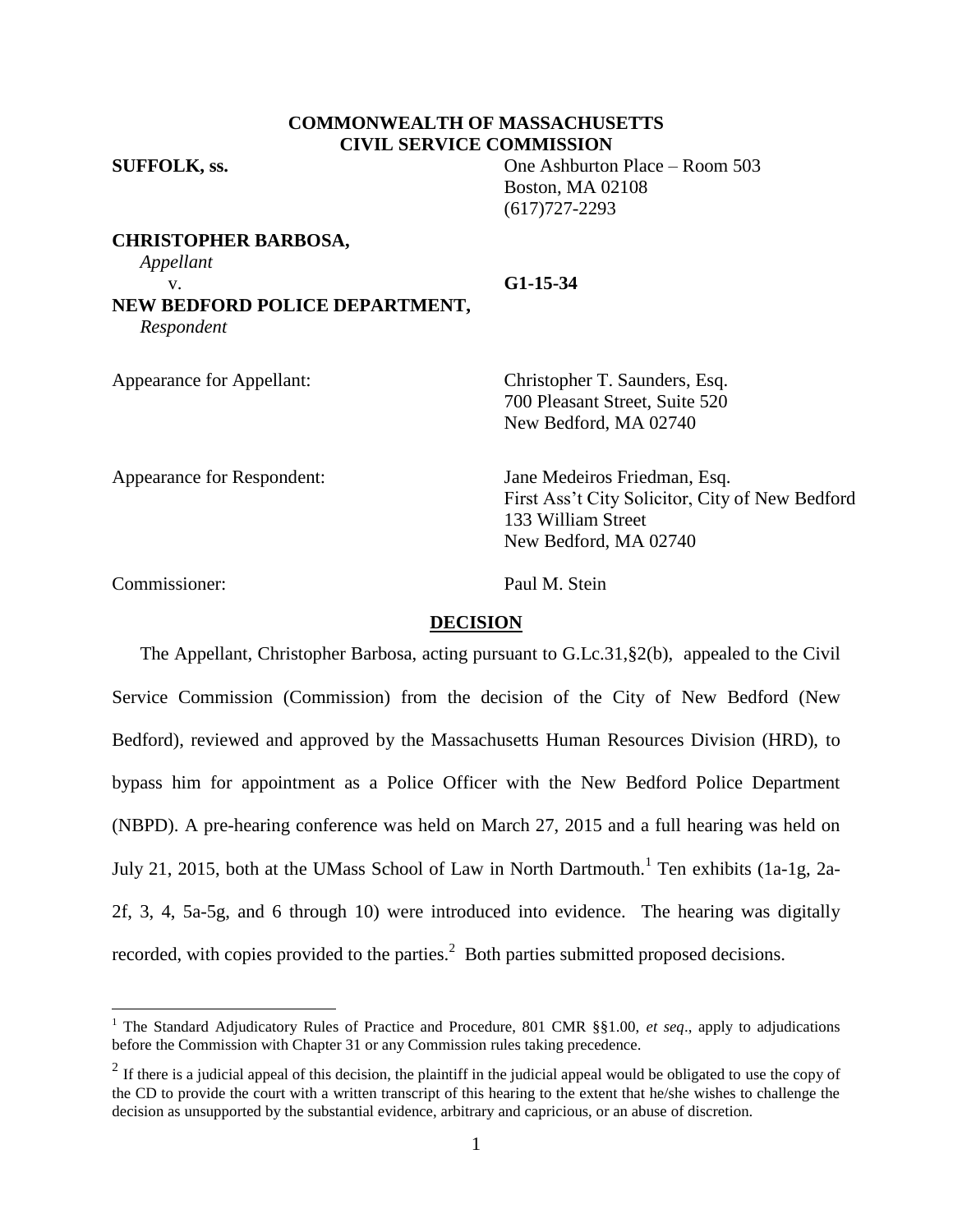#### **FINDINGS OF FACT**

Based on the Exhibits entered into evidence and the testimony of the following witnesses:

*Called by the Appointing Authority*:

■ NBPD Lieutenant Ricard Rezendes *Called by the Appellant:*

Christopher Barbosa, Appellant

and taking administrative notice of all matters filed in the case, pertinent law and reasonable inferences from the credible evidence, a preponderance of evidence establishes the following facts:

1. The Appellant, Christopher Barbosa, is a New Bedford resident of Cape Verdean descent who grew up in New Bedford and graduated from New Bedford High School in June 2003. He purchased a home in 2008 with his current domestic partner and lives there with his son and a step-son. He is one of seven siblings, including a brother who is an NBPD Police Officer and two sisters who are correction officers. (*Exhs. 2a, 2b, 2c, 3, 4 & 6: Testimony of Appellant*)

2. Since April 2012, Mr. Barbosa has been employed by the State of Rhode Island as a Correction Officer. He holds a license to carry a firearm issued in 2012 through the NBPD. From 2005 to the present, Mr. Barbosa also worked a second job for South Coast Hospital Group, initially part-time, then full-time and, for the past four or five years, as a per-diem contractual employee, (*Exhs. 2a, 2c, 3 & 6; Testimony of Appellant*)

### Appellant's 2003 Criminal Record

3. On December 13, 2003, Mr. Barbosa spent the afternoon and evening in Dartmouth, MA, riding as a passenger in a motor vehicle rented by and operated by his cousin. Until recently, Mr. Barbosa had not socialized with his cousin, whom he knew had a criminal record and was "always in and out of prison." Over the summer after he graduated from high school, he saw his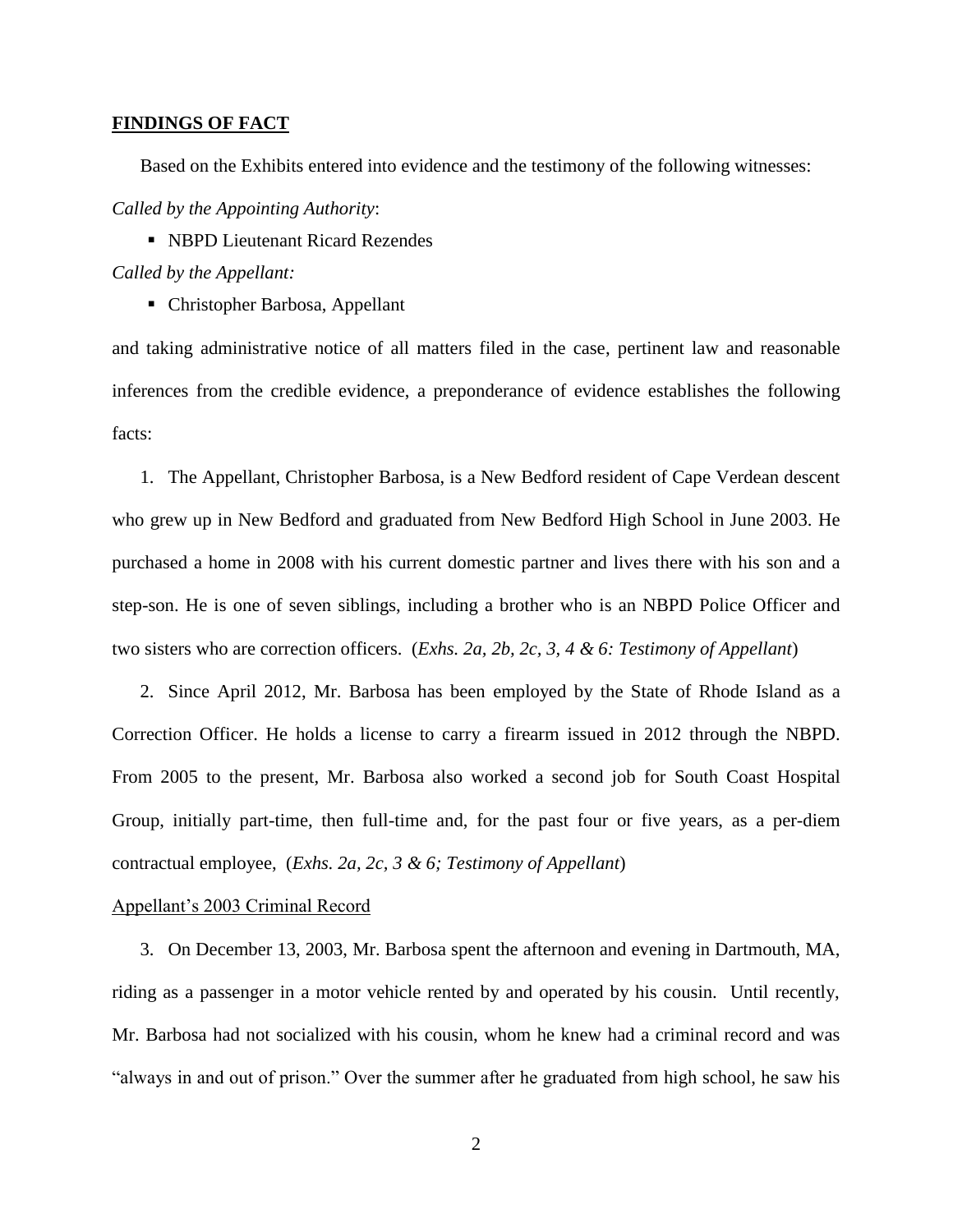cousin at family events and began to spend more time to "try to get to know him better." (*Exh. 2f; Testimony of Appellant*)

4. On the day in question, Mr. Barbosa's cousin had picked him up about 3 or 4 P.M. At approximately 10 P.M., they were proceeding west along State Road (Route 6) in Dartmouth, a four lane divided highway).<sup>3</sup> Mr. Barbosa's cousin turned the car into a cut-off and continued in a westerly direction on the eastbound side (wrong way) of the road, to reach his destination, a motel located on the eastbound side of the highway. (*Exh. 2c: Testimony of Appellant*)

5. A Dartmouth Police Officer, whose cruiser had been parked in the entrance to the motel, spotted the traffic violation, pulled behind the vehicle and activated his overhead lights. Mr. Barbosa's cousin continued a short distance, entered the motel parking lot and parked the car directly in front of the motel's room #186. The motel is known by the Dartmouth Police Department as a location for drug-dealing. (*Exh. 2c*)

6. After the Dartmouth Police Officer approached the driver's side of the car, he identified the operator and immediately smelled a "very strong odor of marijuana" and spotted other material consistent with marijuana use, and called for back-up. After the back-up officer arrived, the initially responding officer pat-frisked Mr. Barbosa and found a large amount of cash predominantly in the form of \$20 bills (eventually counted to be approximately \$2,300), along with a key to Capri Motel room #186, which he placed on the front seat of the car. Meanwhile, Dartmouth Police HQ had radioed that the cousin had "an extensive criminal record which included several firearms convictions as well as 94C [drugs]". The back-up officer pat-frisked

 $\overline{a}$ 

 $3$  Mr. Barbosa testified that he had a very clear recollection of the 2003 incident, but he could not remember exactly where they had been immediately prior to heading to the motel. He indicated that they had been car-shopping but had stopped looking for cars before dark. I take administrative notice that sunset on December 13, 2003 occurred at 4:14 P.M. and darkness descended at 5:54 P.M. (*Testimony of Appellant; Administrative Notice [http:// www.almanac.com/astronomy rise/zipcode/02714/2003-12-13]*)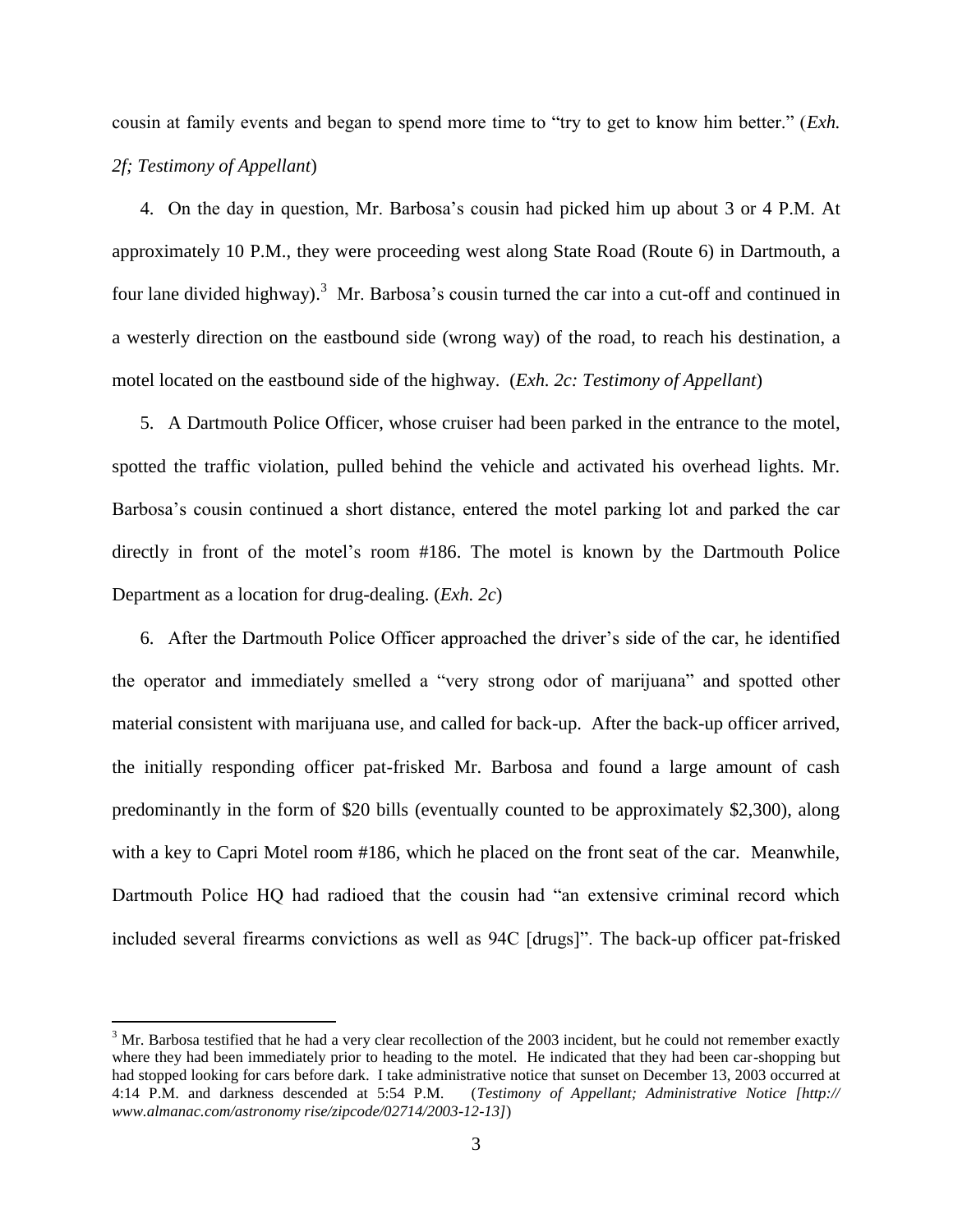Mr. Barbosa's cousin and discovered he had a "very heavy and thick bulge in all 4 pockets", interrupted the search and called for additional backup. (*Exh. 2c; Testimony of Appellant*)

7. Mr. Barbosa's cousin fled on foot. Both officers took chase. Mr. was Barbosa left alone. He, too, panicked and fled on foot. Neither man was caught. (*Exh. 2c;Testimony of Appellant*)

8. A search of the car found a bag of marijuana along with a semi-automatic pistol and a loaded large-capacity (approximately 30 round) magazine, the latter wrapped in a towel and tucked under the spare tire. A search of room #186 found additional marijuana, a quantity of cocaine, a digital scale and approximately \$300 of cash. (*Exh. 2c*)

9. Both Mr. Barbosa and his cousin were charged with firearms violations and unlawful possession with intent to distribute illegal drugs. After a bench trial on December 9, 2005, Mr. Barbosa was found "Not Guilty" on all charges. On December 9, 2006, a motion was allowed to return the cash (\$2,651.00) to Mr. Barbosa. (*Exh. 2c: Testimony of Appellant & Rezendes*)

10. Mr. Barbosa admits to smoking marijuana with his cousin and to carrying approximately \$2,000 in cash.<sup>4</sup> He denies having any knowledge of the firearm in the trunk of the car, denies ever being in the hotel room, and denies ever having possession of the room key. (*Exh. 2f; Testimony of Appellant*)

11. Apart from the 2003 incident, Mr. Barbosa has no other criminal history. (*Exh. 2c*)

#### Appellant's Driver History

 $\overline{a}$ 

12. From October 2004 through March 2007, Mr. Barbosa's driver's license was suspended three times for having excessive motor vehicle violations. These include four speeding violations, three surchargeable accidents, and four other surchargeable events. (*Exh. 2c*)

<sup>&</sup>lt;sup>4</sup> The source of the cash is a matter of dispute. At the interview with Lt. Rezendes, and on cross-examination, Mr. Barbosa stated that he had earned the money while working at Twin River Technologies. In his direct testimony, however, Mr. Barbosa stated that his brother had given him the money. Mr. Barbosa's cousin claimed he had given Mr. Barbosa the money. (*See also Finding of Fact, Nos.18 & 21*)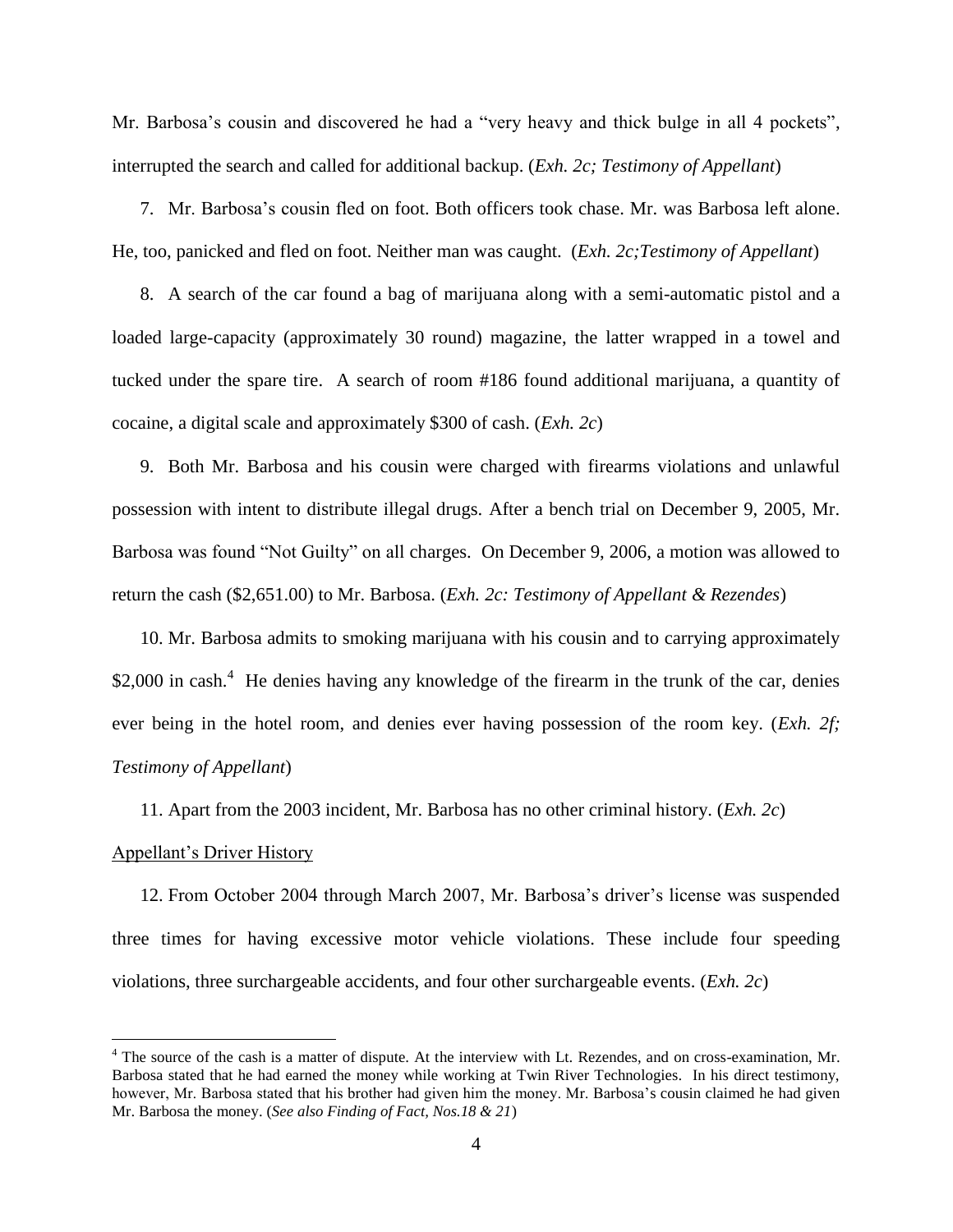13. Since March 2007, Mr. Barbosa has maintained a clean driving record without any atfault accidents, speeding tickets or other surchargeable events. (*Exh. 2c*)

#### Appellant's 2012 Application for Appointment to the NBPD

14. Mr. Barbosa first applied to the NBPD for appointment as a Police Officer pursuant to Certification #202611 issued by HRD in 2012. He completed the NBPD's standard 24-page Employment Application and 5-page Personnel History Questionnaire and went through a background investigation conducted by NBPD Lt. Ricard Rezendes. (*Exhs. 2a through 2e; Testimony of Rezendes*)

15. New Bedford is a "Consent Decree Community" under the so-called "Castro Decree", which requires that, in appointment of Police Officers, preference in hiring be given to certain minority candidates (by placing them on the Certification one for every three non-minority candidates) and also requires that HRD review and approve all bypass decisions prior to an appointment of other candidates. (*Exhs. 1e & 10; Administrative Notice [See "Police Officer Appointments–Consent Decree, [http://www.mass.gov/anf/employment-equal-access-disability/](http://www.mass.gov/anf/employment-equal-access-disability/%20civil-serv-info/%20guides-and-publications/police-info/)  [civil-serv-info/ guides-and-publications/police-info/\]](http://www.mass.gov/anf/employment-equal-access-disability/%20civil-serv-info/%20guides-and-publications/police-info/); Testimony of Rezendes*)

16. Mr. Barbosa qualifies as a minority candidate under the Castro Decree. (*Exhs. 1e & 10*)

17. In the course of the background investigation into Mr. Barbosa's application, Lt. Rezendes contacted Mr. Barbosa's current employer (RI Department of Correction) and obtained a copy of his personnel file. He also contacted other prior employers, references, former girlfriends and neighbors, all of which provided positive opinions of Mr. Barbosa. Lt. Rezendes received responses from six NBPD officers to an internal departmental e-mail he circulated, all of whom indicated they knew Mr. Barbosa and all gave favorable reviews. (*Exh. 2c; Testimony of Rezendes*)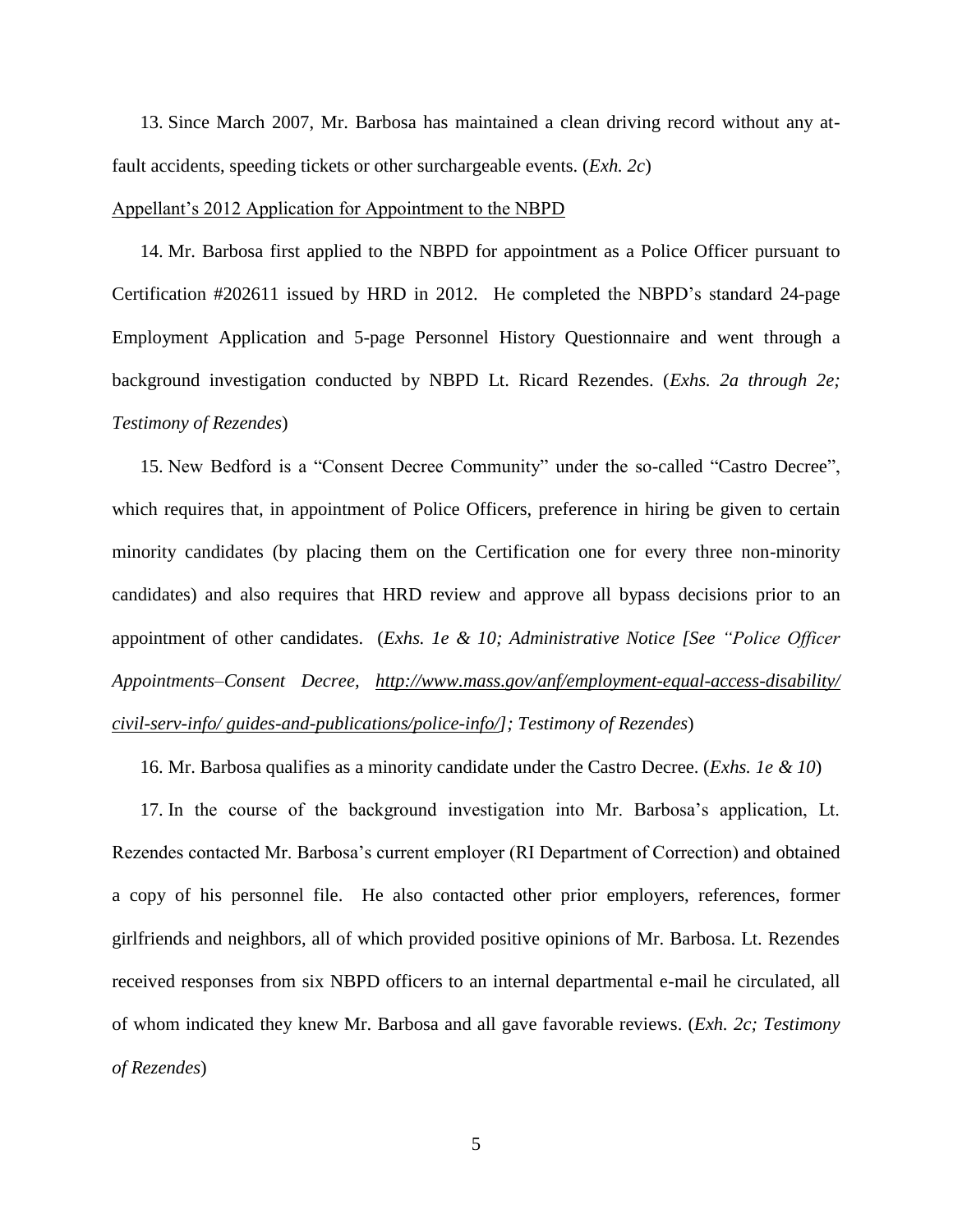18. Lt. Rezendes made inquiry about the 2003 criminal charges that Mr. Barbosa had disclosed in his application. He obtained the police incident reports and court documents, and conducted an interview with Mr. Barbosa's cousin, then incarcerated at MCI Concord Correctional Center, Concord MA. During that interview, the cousin stated that Mr. Barbosa was aware that he (the cousin) had made a stop during the night in question to pick up a weapon and also stated that he had given Mr. Barbosa a "roll of money and a hotel key" when the officer had gone to call for back-up "so it would look better for him." (*Exh. 2c: Testimony of Rezendes*)

19. Lt. Rezendes made note of a number of discrepancies and omissions that Mr. Barbosa had made in the application process. These included:

- Although Mr. Barbosa did have a valid driver's license, he had attached a copy of an expired license with his application.
- He answered "NO" to the question "Do you personally know any police officers employed with the New Bedford Police Dept." on the Personnel History Questionnaire, although he did state in the Application that his brother was an NBPD police officer (and Lt. Rezendes had received six responses to his internal e-mail from other officers who knew him).
- He omitted listing a residence at which he had resided with a former girlfriend for approximately five months in 2003.
- He failed to mention that he had attended Bristol Community College for two semesters in 2004-2005, failing one course in the Fall Semester and withdrawing from the school in the Spring Semester.
- Mr. Barbosa's list of employers on his NBPD application was different from what he had listed in applications to the RI Department of Correction and the Bristol County Sheriff's Department. His NPBD application had omitted several prior jobs he had held, and the dates of employment shown for most of the employers conflicted with the other applications and with what the employers reported.
- In answer to one question in the Employment Application about other law enforcement positions for which he had applied, Mr. Barbosa listed the Marion Police Dep't, Lakeville Police Dep't, and the Bristol County Sheriff, but left off the Bristol County Sheriff's Office in a similar question on the Personnel History Questionnaire.
- In the section that requests three references "not relatives, in-laws, former or present employers, fellow employee or school teachers", Mr. Barbosa had listed a former supervisor and former or current co-workers from St. Luke's Hospital where was still employed (per diem).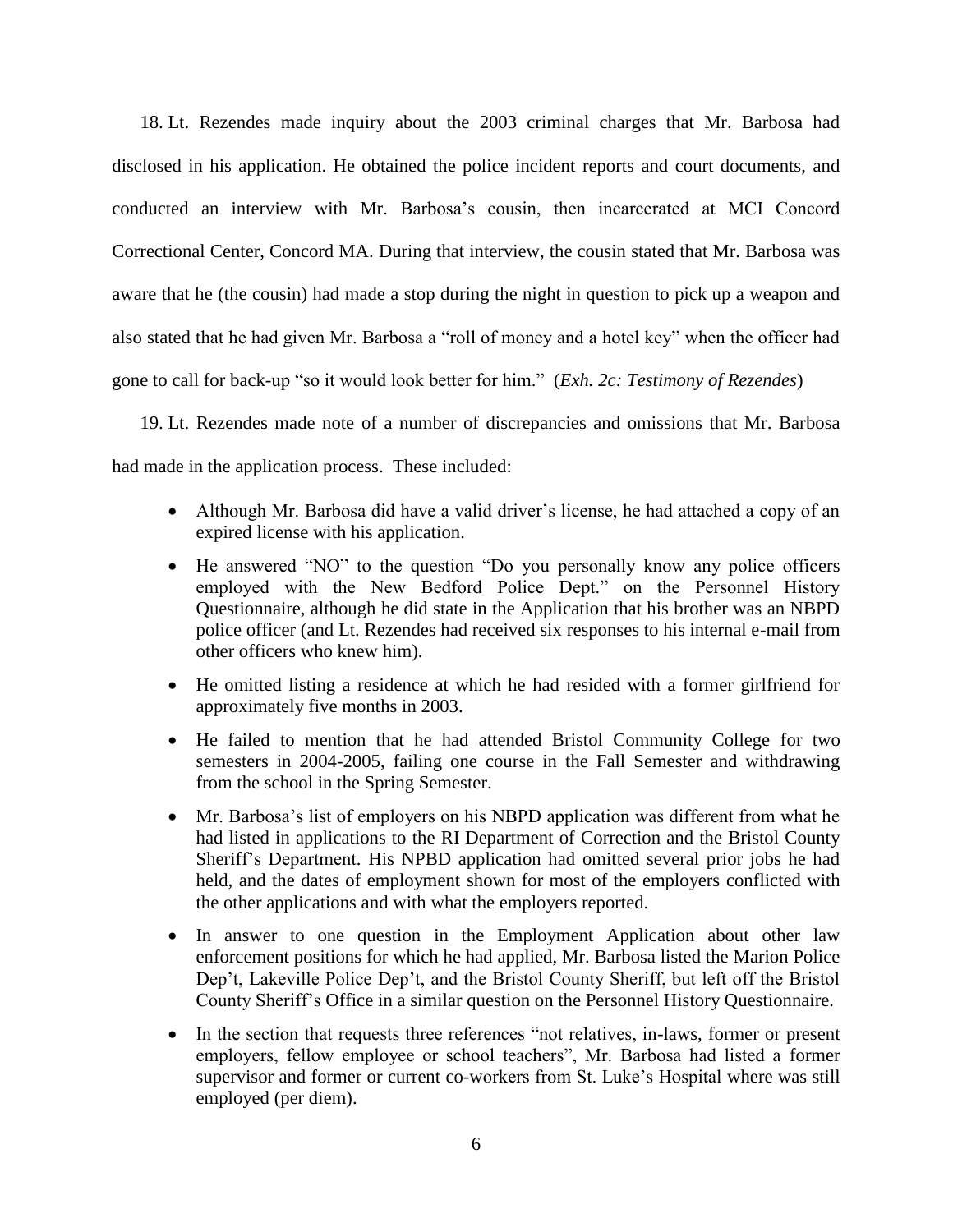He answered "NO" to questions on the Personal History Questionnaire that asked if he had ever been "detained" by any law enforcement officer, "ever been with someone when they committed a crime", and if "anyone ever accused you of committing a crime?"

#### (*Exhs. 2a, 2b & 2c; Testimony of Rezendes*)

20. The final step in Lt. Rezendes's background investigation was an interview with Mr. Barbosa. During this interview, Mr. Barbosa acknowledged that he had not listed all of his prior employment because he thought that he only needed to list "professional" work. He also said that he had used his best memory on employment dates and knew they were not "100%". (*Exhs. 2c & 2f; Testimony of Rezendes*)

21. As far as the 2003 criminal matter was concerned, Mr. Barbosa stated to Lt. Rezendes that he had no knowledge that his cousin had put a gun in the trunk of the car. He also denied ever having possession of the room key. He stated that the money found on his possession had come from working at Twin Rivers Technologies in Quincy, MA. He disputed the police report statement to the contrary, pointing to other "discrepancies" such as referring to his cousin as his uncle. (*Exhs. 2c & 2f; Testimony of Appellant*)

22. Lt. Rezendes prepared a written report containing the findings of his investigation. He also drafted a letter to be sent to HRD by the Mayor of New Bedford (the Appointing Authority) for approval of the reasons to bypass Mr. Barbosa from appointment in 2012. These reasons included: (1) information missing from Employment Application/dates of employment not accurate that shows poor attention to detail and an inability to follow instructions outlined in employment application; (2) the applicant failed to follow instructions outlined in the employment application regarding References: (3) applicant has an extensive driver's history [and] applicant's license has been suspended three times; (4) applicant previously charged with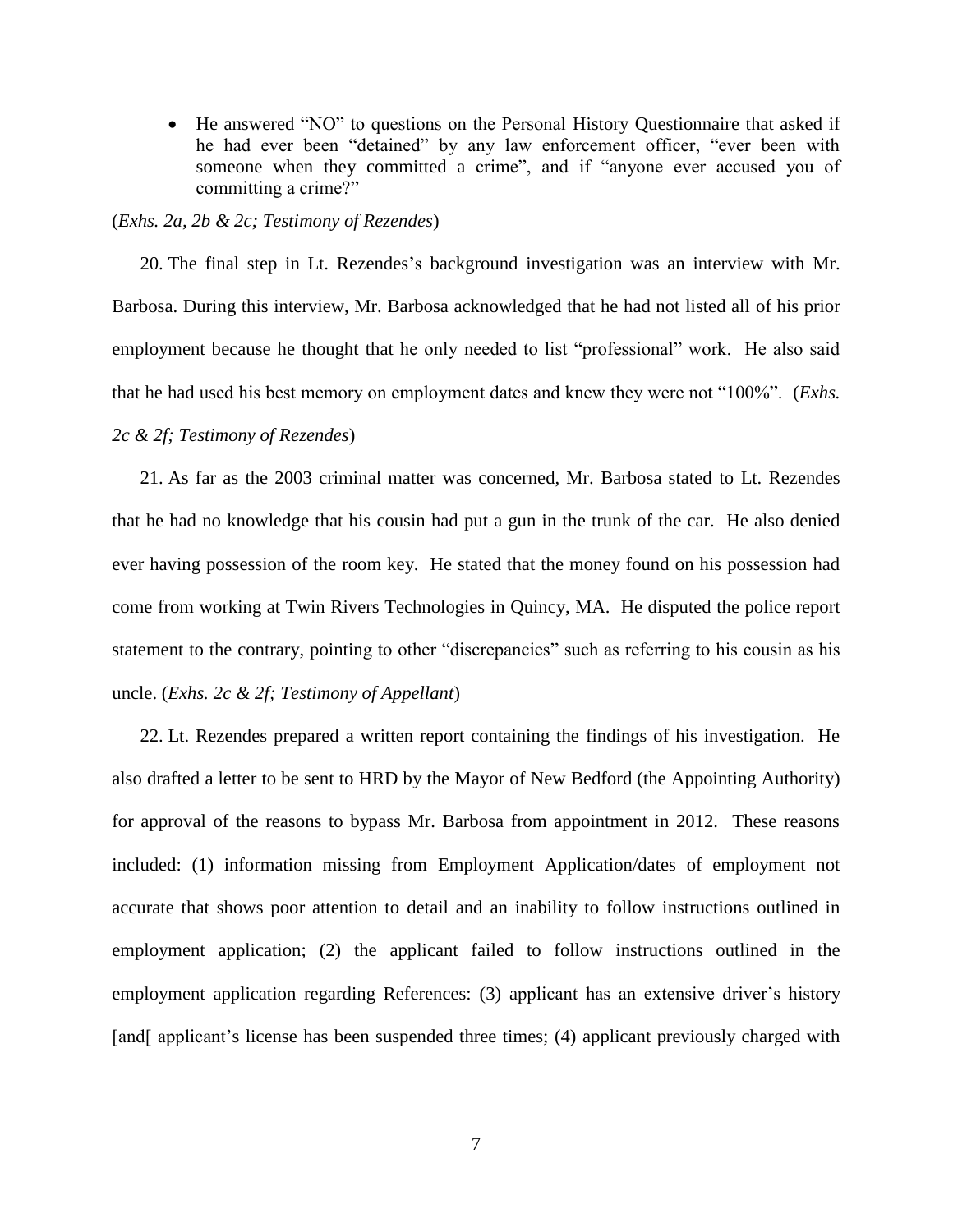possession of an illegal firearm and narcotics; (5) applicant falsely answered three questions on the Personal History Questionnaire. (*Exh. 2e; Testimony of Rezendes*)

23. Mr. Barbosa did not appeal from his non-selection in 2012. (*Administrative Notice[Commission Docket])*

### Appellant's 2014 Application for Appointment to the NBPD

24. On June 15, 2013, Mr. Barbosa again took and passed the civil service examination for

municipal police officer. His name appeared on the eligible list established on October 15, 2013.

(*Exh.10*)

25. On December 13, 2013, HRD issued Certification #01446 for appointment of eighteen

(18) permanent, full-time NBPD police officers. (*Exhs. 1a through 1f & 10*)

26. Mr. Barbosa signed Certification #01446 as willing to accept appointment and submitted

a new Employment Application and Personnel History Questionnaire. (*Exhs. 3 & 4*)

27. Mr. Barbosa's 2014 Employment Application differed in certain respects from his 2012

application, including, in part:

#### I. PERSONAL HISTORY

- h. Inserted entry for residence at [address redacted] (07/03 -12/03) omitted from 2012 application
- r. Added details to "YES" answer regarding suspension of driver's license
- s. Changed details to "YES" answer regarding "any employment" application with City of New Bedford from "Police Cadet" to "New Bedford Police Dept June 2012"

t. Failed to list 7/2011 application to Lakeville Police Dept shown on 2012 application

II. EDUCATION

- a. Added attendance (1 semester) at Bristol Community College
- f. Changed proficiency in foreign languages: Spanish ("None" to Understand "Good"); Portuguese (Speak, Understand, Read, Write "Good" to Speak & Understand "Good"); Cape Verdean (Speak & Understand "Fluent", Read & Write "Good" to Speak & Understand "Fluent" & Read "Good")
- III. EMPLOYMENT HISTORY
	- a. Inserted four employers omitted from 2012 application and changed dates of employment for previously listed employers listed on 2012 application; omitted reference to summer jobs in high school mentioned in Employment History Notes in 2012 application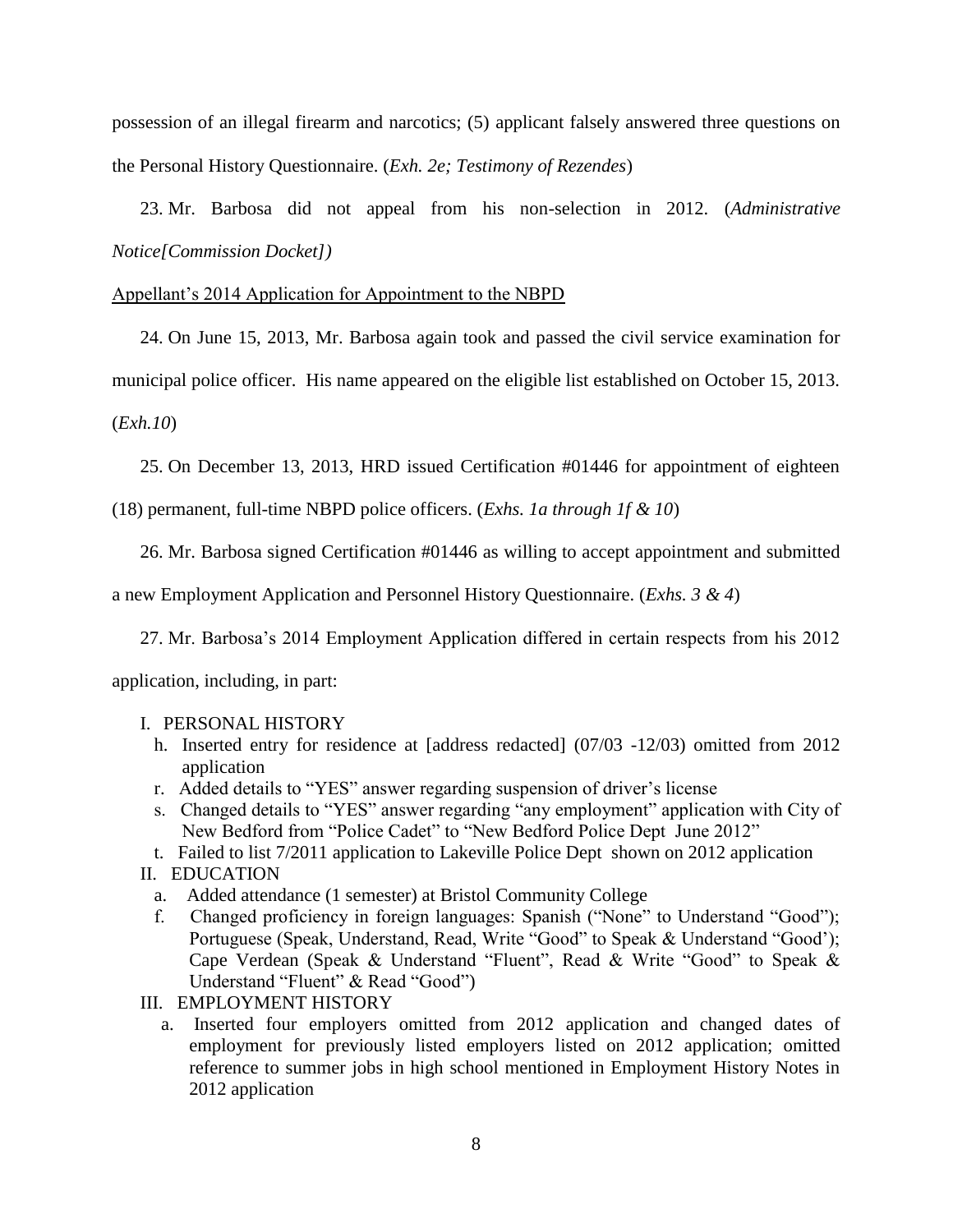# V. REFERENCES

- a. Substituted three personal friends for workplace acquaintances list in 2012 application VI. CRIMINAL HISTORY
- 

Criminal Record Notes – Added narrative concerning 2003 criminal charges

- VII. LICENSES
	- d. Changed answer from "NO" to "YES" as to issuance of a Firearms Identification Card and supplied issue date of 4/6/12 and referenced license number above

(*Exhs. 2a & 3*)

28. Mr. Barbosa also changed his answers to seven questions in the Personal History

Questionnaire:

|                                                                                                                              | 2012           | 2014       |
|------------------------------------------------------------------------------------------------------------------------------|----------------|------------|
| Have you ever had utilities shut off because of nonpayment?                                                                  | N <sub>0</sub> | Yes        |
| Have you ever been convicted of a misdemeanor offense?                                                                       | N <sub>0</sub> | Yes        |
| Have you ever been detained by a law enforcement officer, game warden,<br>animal control officer or military police officer? | N <sub>0</sub> | <b>Yes</b> |
| Have you ever been with someone when they committed a crime?                                                                 | No             | Yes        |
| Has anyone ever accused you of committing a crime?                                                                           | No             | Yes        |
| While in school were you ever the subject of school sanctioned discipline?                                                   | N <sub>0</sub> | Yes        |
| Have you applied to any other law enforcement agencies during this<br>process?                                               | Yes            | No         |

(*Exhs. 2b & 4*)

29. Lt. Rezendes reviewed Mr. Barbosa's 2014 Employment Application and Personal

History Questionnaire and reviewed certain information in Mr. Barbosa's 2012 application folder

but did not otherwise conduct further investigation into his 2014 application packet. (*Testimony* 

*of Rezendes*)

30. By letter to HRD dated March 11, 2014, drafted by Lt. Rezendes, New Bedford Mayor

Jonathan E. Mitchell detailed the following three reasons for deciding to bypass Mr. Barbosa:

# **Previous Bypass in 2012**

Mr. Barbosa previously . . . was bypassed following a background check by police investigators. . . . Reason for the Bypass were identified as the following:

- Information missing from . . .Application/Dates of . . . employment were not accurate
- Poor attention to detail/Failure to follow instructions concerning employment packet
- Poor Drivers History
- Previous criminal charges concerning Firearm/Drug charges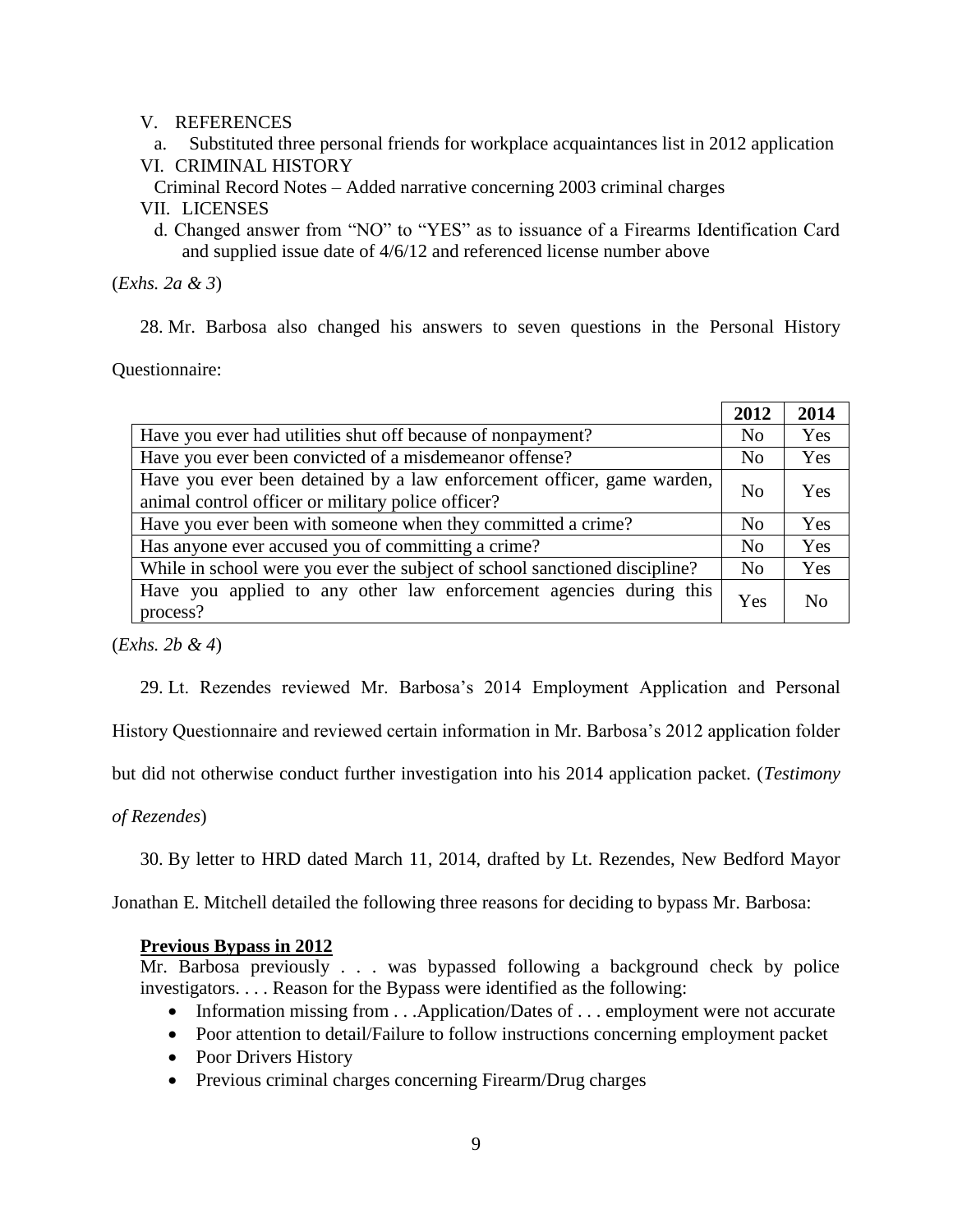False answers provided by applicant in answering the Police Departments Personnel History Questionnaire

# **Additional false answers in current application**

In light of the above, Mr. Barbosa was given another employment packet to complete [and] a Personal History Questionnaire. The questionnaire instructs applicants to answer all questions truthfully. . . . The applicant falsely answered the following questions on the questionnaire:

*"Have you ever been convicted of a misdemeanor offense?"* – The applicant answered "Yes" *"Is your name in a case report file with any Police Department or Law Enforcement Agency that you are aware of?"*. . .The applicant answered "NO"

*"Have you withheld information or lied on a Job Application or during an employment Interview?*". . . The applicant answered "NO"

In the employment packet the applicant submitted to our department in 2012, The Applicant falsely answered questions in the Department Personal History Questionnaire . . .. to the following questions:

- Have you ever been detained by a Law Enforcement Officer, Game Warden, Animal Control Officer or Military Police Officer?
- Have you ever been with someone when they committed a crime?
- Has anyone ever accused you of committing a crime?

# **The circumstances surrounding the incident . . . on December 13, 2003 conclude [sic] that the applicant provided false information in his previous employment packet in 2012.**

(*Exh. 7*) (emphasis in original)

 $\overline{a}$ 

31. By letter dated November 3, 2014, HRD informed Mr. Barbosa that HRD had

determined that the reasons stated in Mayor Mitchell's letter are "acceptable for bypass" and

informed him of his right to appeal the bypass decision to the Commission. (*Exhs. 8, 9 & 10*)

32. New Bedford appointed eighteen candidates from Certification #01446 (three qualified minority candidates and fifteen others), including five ranked above Mr. Barbosa (one a minority), three tied with him (one a minority), two NBPD cadets<sup>5</sup>, and twelve other candidates (one a minority) ranked below Mr. Barbosa on the Certification. (*Exhs. 1e, 1g, & 10*)

33. This appeal duly ensued. (*Exh. 9; Claim of Appeal*)

<sup>&</sup>lt;sup>5</sup> By virtue of special legislation, candidates who have completed the NBPD cadet program and have passed the civil service examination for Police Officer also receive preference in hiring. See G.L.c.147,§21A; St.1979, c.639.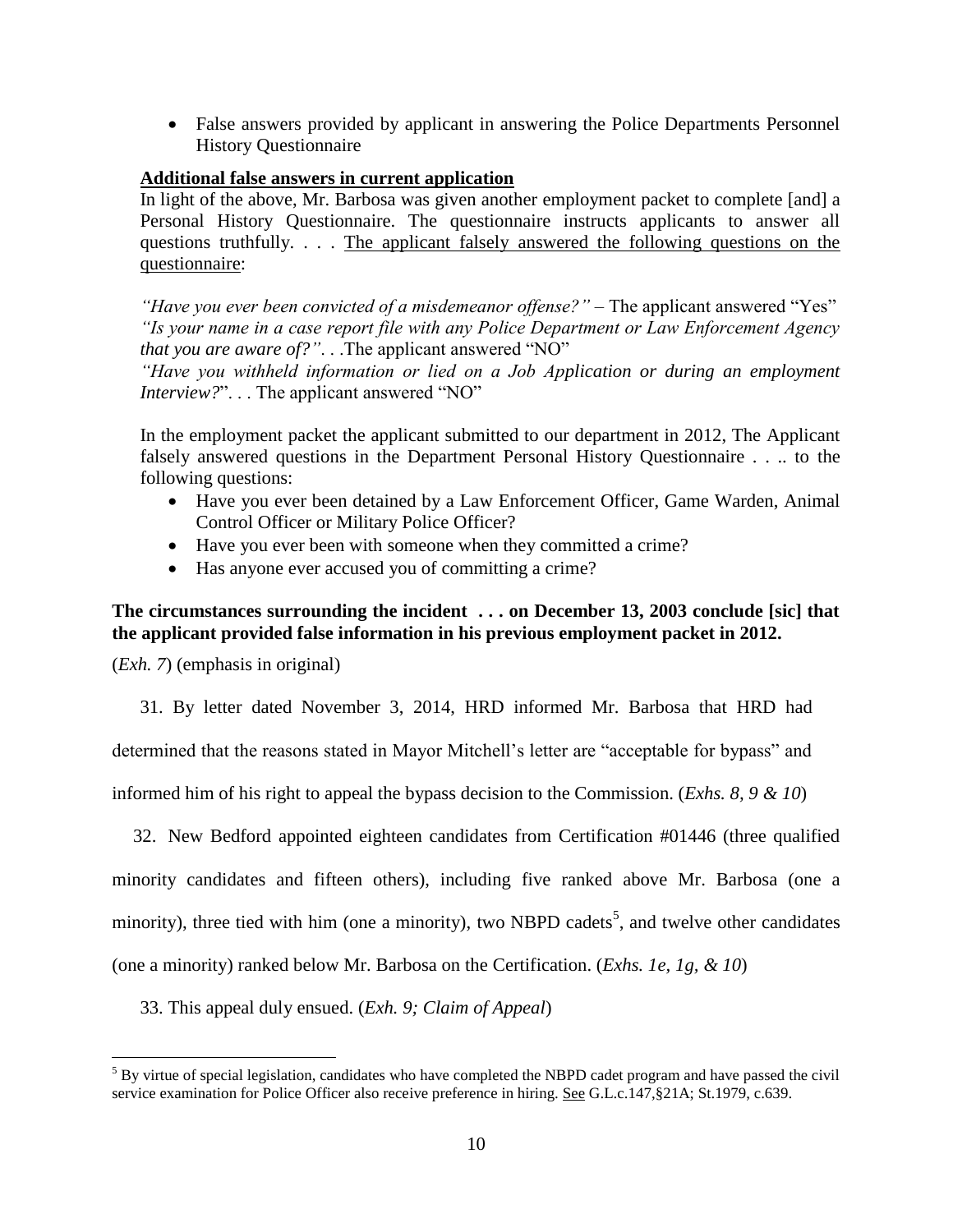### **APPLICABLE CIVIL SERVICE LAW**

This appeal involves a bypass for original appointment to a permanent civil service position

of police officer. This process is governed by G.L.c.31, Section 27, which provides:

"If an appointing authority makes an original or promotional appointment from certification of any qualified person other than the qualified person whose name appears highest [on the certification], and the person whose name is highest is willing to accept such appointment, the appointing authority shall immediately file . . . a written statement of his reasons for appointing the person whose name was not highest."

Pursuant to the Personnel Administration Rules (PAR) promulgated by HRD, the statement of

reasons must be specific and complete:

"Upon determining that any candidate on a certification is to by bypassed . . . an appointing authority shall, immediately upon making such determination, send . . . a full and complete statement of the reason or reasons for bypassing a person or persons more highly ranked. . . . Such statement shall indicate all . . . reasons for bypass on which the appointing authority intends to rely or might, in the future, rely to justify the bypass. . . . No reasons that are known or reasonably discoverable by the appointing authority, and which have not been disclosed . . . shall later be admissible as reasons for selection or bypass in any proceeding before the . . . Civil Service Commission." PAR.08(4)

When a candidate appeals from a bypass, the Commission's role is not to determine whether that candidate should have been bypassed. Rather, the Commission determines whether, by a preponderance of the evidence, the decision to bypass the candidate was made after an "impartial and reasonably thorough review" and that there was "reasonable justification" for the decision. Police Dep't of Boston v. Kavaleski, 463 Mass. 680, 688-89 (2012); [Brackett v. Civil Service](http://web2.westlaw.com/find/default.wl?mt=Massachusetts&db=578&rs=WLW15.04&tc=-1&rp=%2ffind%2fdefault.wl&findtype=Y&ordoc=2029136022&serialnum=2009543382&vr=2.0&fn=_top&sv=Split&tf=-1&pbc=70F732C1&utid=1)  [Comm'n, 447 Mass. 233, 241 \(2006\)](http://web2.westlaw.com/find/default.wl?mt=Massachusetts&db=578&rs=WLW15.04&tc=-1&rp=%2ffind%2fdefault.wl&findtype=Y&ordoc=2029136022&serialnum=2009543382&vr=2.0&fn=_top&sv=Split&tf=-1&pbc=70F732C1&utid=1), citing [G.L.c.31,§ 2\(b\);](http://web2.westlaw.com/find/default.wl?mt=Massachusetts&db=1000042&rs=WLW15.04&docname=MAST31S2&rp=%2ffind%2fdefault.wl&findtype=L&ordoc=2029136022&tc=-1&vr=2.0&fn=_top&sv=Split&tf=-1&pbc=70F732C1&utid=1) City of [Beverly v. Civil Service](http://web2.westlaw.com/find/default.wl?mt=Massachusetts&db=578&rs=WLW15.04&tc=-1&rp=%2ffind%2fdefault.wl&findtype=Y&ordoc=2029136022&serialnum=2023501172&vr=2.0&fn=_top&sv=Split&tf=-1&pbc=70F732C1&utid=1)  Comm'n, [78 Mass.App.Ct. 182, 187 \(2010\).](http://web2.westlaw.com/find/default.wl?mt=Massachusetts&db=578&rs=WLW15.04&tc=-1&rp=%2ffind%2fdefault.wl&findtype=Y&ordoc=2029136022&serialnum=2023501172&vr=2.0&fn=_top&sv=Split&tf=-1&pbc=70F732C1&utid=1) See also Mayor of Revere v. Civil Service Comm'n, 31 Mass.App.Ct. 315, 321 (1991) (appointing authority must establish, by a preponderance of evidence, that the reasons assigned to justify the bypass were "more probably than not sound and sufficient"); Selectmen of Wakefield v. Judge of First Dist. Ct., 262 Mass. 477, 482 (1928) (same)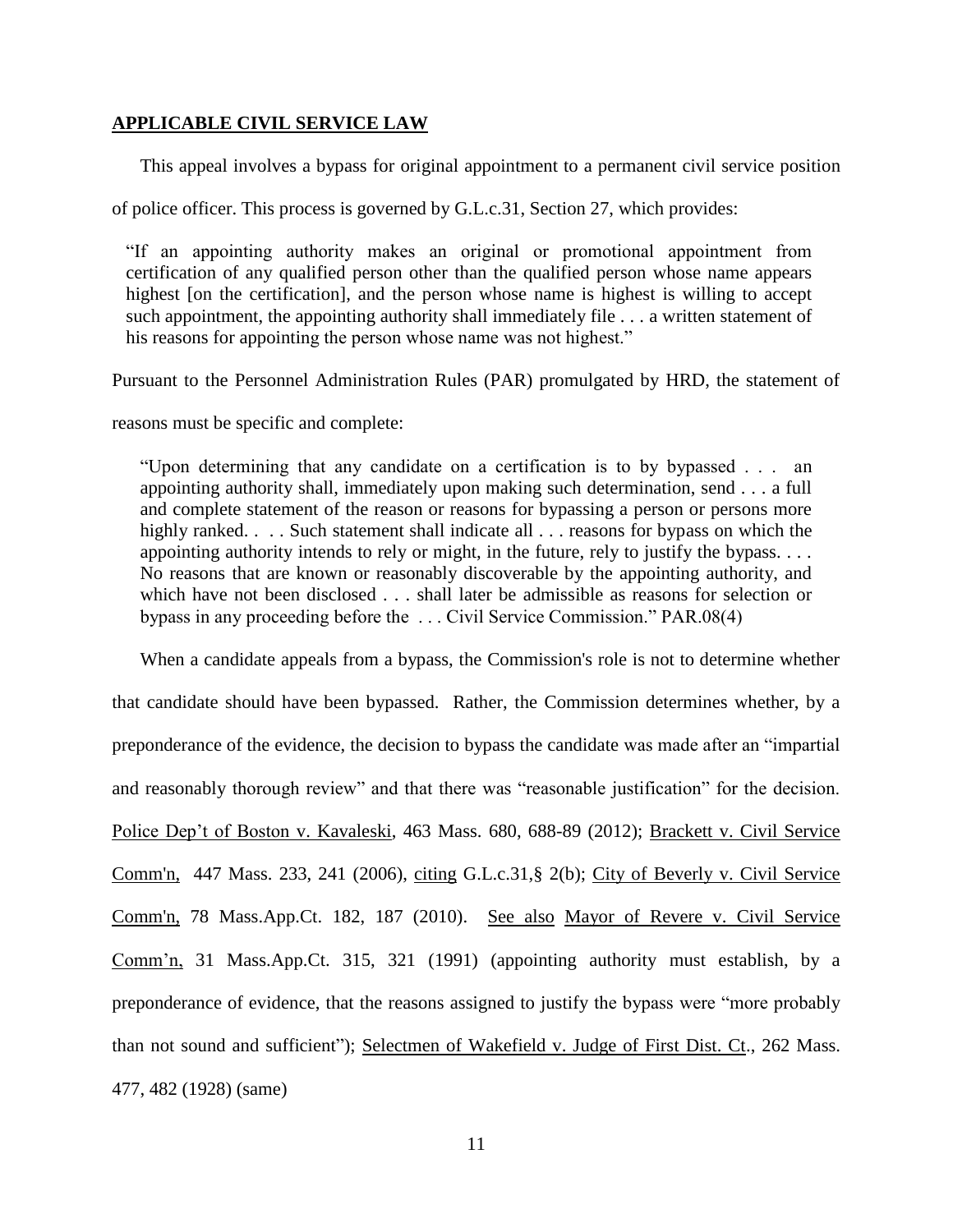"Reasonable justification in this context means 'done upon adequate reasons sufficiently supported by credible evidence, when weighed by an unprejudiced mind, guided by common sense and by correct rules of law.' " E.g., Brackett v. Civil Service Comm'n, 447 Mass. 233, 543 (2006) and cases cited; Commissioners of Civil Service v. Municipal Ct., 359 Mass. 211, 214 (1971), *citing* Selectmen of Wakefield v. Judge of First Dist. Ct., 262 Mass. 477, 482 (1928).

In selecting public employees of skill and integrity, appointing authorities are vested with a certain degree of discretion. City of Cambridge v. Civil Service Comm'n, 43 Mass.App.Ct. 300, 303-305, rev.den., 428 Mass. 1102 (1997). In deciding "whether there was reasonable justification" shown for an appointing authority's exercise of discretion, the Commission's primary concern is to ensure that the action comports with "[b]asic merit principles," as defined in [G.L.c.31,§1.](http://web2.westlaw.com/find/default.wl?mt=Massachusetts&db=1000042&rs=WLW15.04&docname=MAST31S1&rp=%2ffind%2fdefault.wl&findtype=L&ordoc=2029136022&tc=-1&vr=2.0&fn=_top&sv=Split&tf=-1&pbc=70F732C1&utid=1) See [Massachusetts Ass'n of Minority Law Enforcement Officers v. Abban,](http://web2.westlaw.com/find/default.wl?mt=Massachusetts&db=578&rs=WLW15.04&tc=-1&rp=%2ffind%2fdefault.wl&findtype=Y&ordoc=2029136022&serialnum=2001441097&vr=2.0&fn=_top&sv=Split&tf=-1&pbc=70F732C1&utid=1) 434 [Mass. 256, 259, \(2001\);](http://web2.westlaw.com/find/default.wl?mt=Massachusetts&db=578&rs=WLW15.04&tc=-1&rp=%2ffind%2fdefault.wl&findtype=Y&ordoc=2029136022&serialnum=2001441097&vr=2.0&fn=_top&sv=Split&tf=-1&pbc=70F732C1&utid=1) City of Beverly v. [Civil Service Comm'n, 78 Mass.App.Ct. 182, 188](http://web2.westlaw.com/find/default.wl?mt=Massachusetts&db=578&rs=WLW15.04&tc=-1&rp=%2ffind%2fdefault.wl&findtype=Y&ordoc=2029136022&serialnum=2023501172&vr=2.0&fn=_top&sv=Split&tf=-1&pbc=70F732C1&utid=1) [\(2010\);](http://web2.westlaw.com/find/default.wl?mt=Massachusetts&db=578&rs=WLW15.04&tc=-1&rp=%2ffind%2fdefault.wl&findtype=Y&ordoc=2029136022&serialnum=2023501172&vr=2.0&fn=_top&sv=Split&tf=-1&pbc=70F732C1&utid=1) City of Cambridge v. Civil Service Comm'n, 43 Mass.App.Ct. 300, 303-305, rev.den., 428 Mass. 1102 (1997); MacHenry v. Civil Serv. Comm'n, 40 Mass. App. Ct. 632, 635 (1995), rev.den.,423 Mass.1106 (1996); Mayor of Revere v. Civil Service Comm'n, 31 Mass.App.Ct. 315, 321n.11, 326 (1991). "Basic merit principles" means, among other things, "assuring fair treatment of all applicants and employees in all aspects of personnel administration." G.L.c.31,§1.

The commission, however, is not required to find that the appointing authority acted "arbitrarily and capriciously." Rather, the governing statute, [G.L.c.31,§2\(b\),](https://1.next.westlaw.com/Link/Document/FullText?findType=L&pubNum=1000042&cite=MAST31S2&originatingDoc=Ib21af0ded3bd11d99439b076ef9ec4de&refType=LQ&originationContext=document&transitionType=DocumentItem&contextData=(sc.History*oc.UserEnteredCitation)) gives the commission broad "scope to evaluate the legal basis of the appointing authority's action, even if based on a rational ground.*"* City of Cambridge v. Civil Service Comm'n, 43 Mass.App.Ct. 300, 303-305, rev.den., 428 Mass. 1102 (1997)*.* Although it is not within the authority of the

12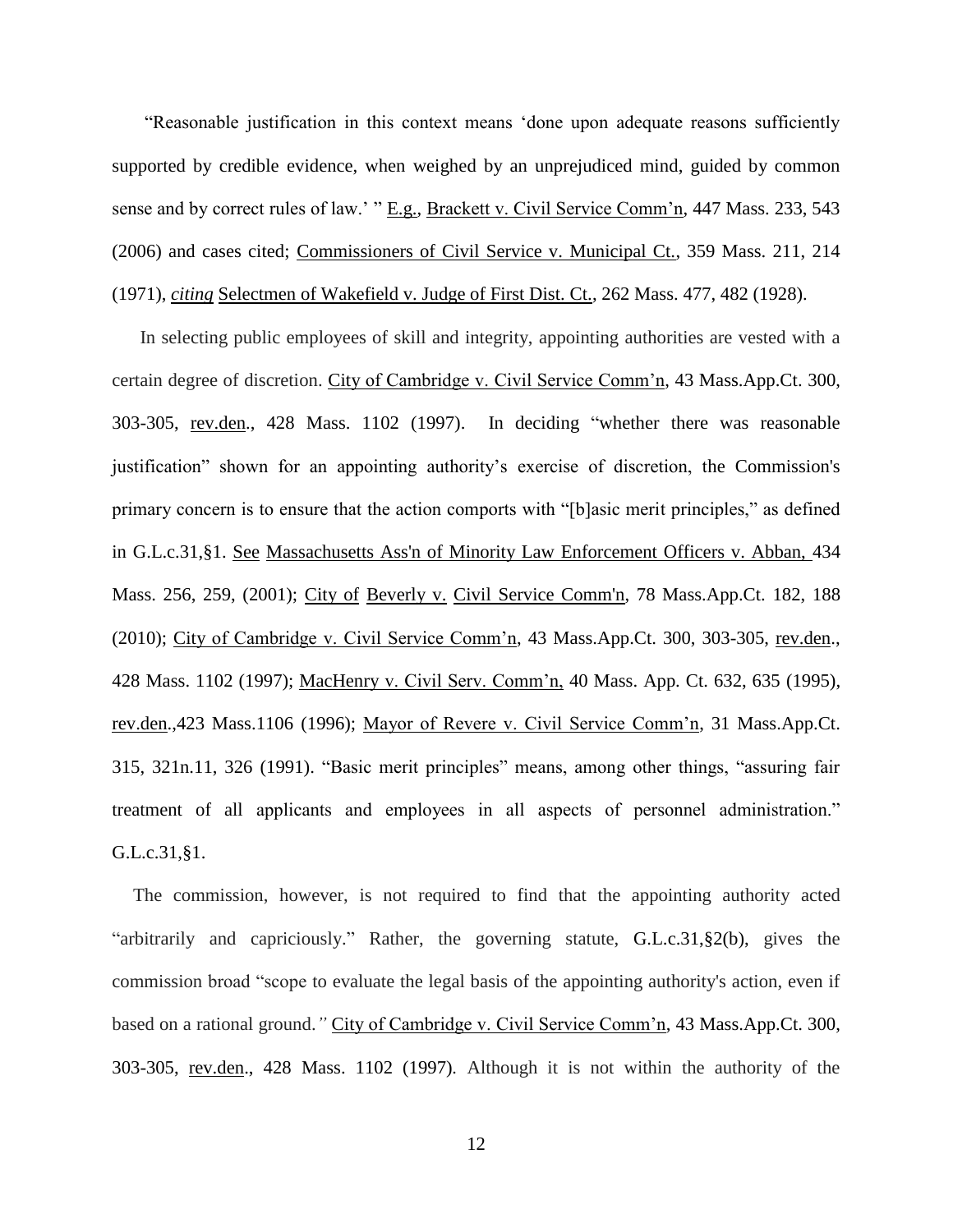commission "to substitute its judgment about a *valid* exercise of *discretion based on merit or policy considerations* by an appointing authority", when there are *"*overtones of political control or objectives unrelated to merit standards or neutrally applied public policy, then the occasion is appropriate for intervention by the commission." Id. (*emphasis added*)

#### **ANALYSIS**

 $\overline{a}$ 

New Bedford has established reasonable justification to bypass Mr. Barbosa for appointment as an NBPD police officer based on the conclusion that his lengthy trail of errors and omissions in the information provided during the course of his application, coupled with a lack of candor in explaining his involvement in the 2003 incident with his cousin, pose a substantial risk for inattention to detail, inability to follow instructions and potential untruthfulness that are unacceptable qualities in a police officer.

The duty imposed upon a police officer to be truthful is one of the most serious obligations he or she assumes. An officer who has a demonstrated record of untruthfulness may compromise the officer's ability to serve as a credible witness in the prosecution of a criminal case. See generally, United States v. Agurs, 427 U.S. 97, 108, 96 S.Ct. 2392, 2400 (1976), citing Brady v. Maryland, 373 U.S. 83, 83 S.Ct. 1194 (1963). See also Kyles v. Whitley, 514 U.S. 419, 115 S.Ct. 1555 (1995); United States v. Bagley, 473 U.S. 667, 105 S.Ct. 3375 (1985).<sup>6</sup> In addition, "[p]olice work frequently calls upon officers to speak the truth when doing so might put into

<sup>&</sup>lt;sup>6</sup>It bears notice that the jurisprudence of the Commonwealth has taken a somewhat different path in the type of exculpatory evidence that must be disclosed in a criminal prosecution and, in particular, evidence "beyond information held by agents of the prosecution team", including, in particular, internal affairs investigatory material, does not generally come within the sweep of the "Brady" test, but is subject to other, stricter rules. See, e.g., MASS.R.CRIM.P. 14(a)(1)(A); Commonwealth v. Laguer, 448 Mass. 585 (2007); Commowealth v. Tucceri, 412 Mass. 401 (1992); Commonwealth v. Daye, 411 Mass. 719 (1992); Commonwealth v. Gallerelli, 399 Mass. 17 (1987); Commonwealth v. Wilson, 381 Mass. 90 (1980) See also Commonwealth v. Wanis, 426 Mass. 639, 643-44 (1998); Reporter's Notes – Revised, 2004, *Subdivision (a)(1)(A)*, MASS.R.CRIM.P. 14(a)(1)(A); Commonwealth v. Thomas, 451 Mass. 451 (2008)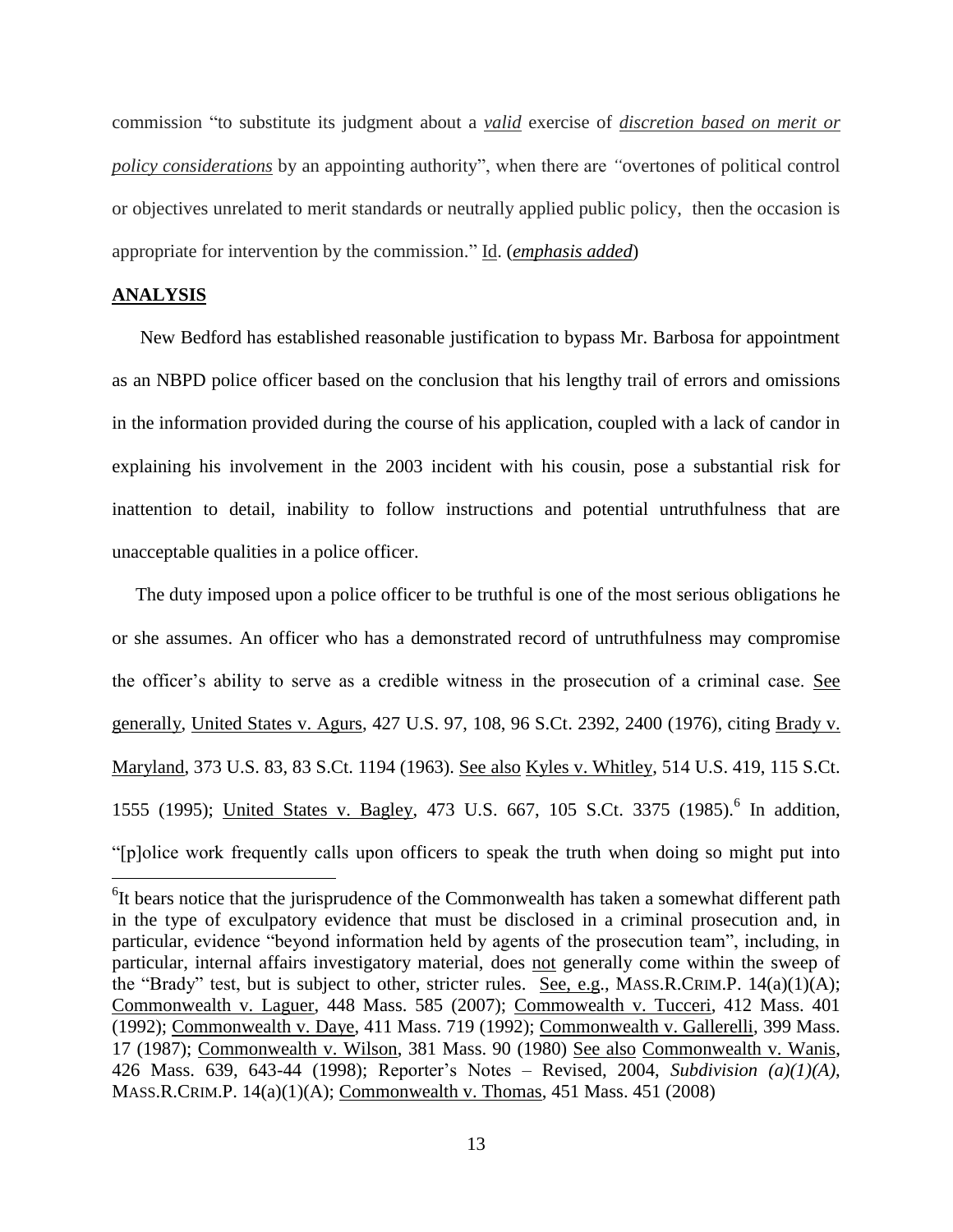question a search or might embarrass a fellow officer." Falmouth v. Civil Service Comm'n., 61Mass. App. Ct. 796, 801 (2004) citing City of Cambridge v. Civil Service Comm'n, 43 Mass.App.Ct. 300, 303-305, rev.den., 428 Mass. 1102 (1997) ("The city was hardly espousing a position devoid of reason when it held that a demonstrated willingness to fudge the truth in exigent circumstances was a doubtful characteristic for a police officer. . . . It requires no strength of character to speak the truth when it does not hurt.") See, e.g., Desmond v. Town of West Bridgewater, 27 MCSR 645 (2014); Ung v. Lowell Police Dep't, 24 MCRS 567 (2011); Gallo v. City of Lynn, 23 MCSR 348 (2010). Thus, an Appointing Authority is as equally entitled to impose discipline upon a police officer whose credibility can be questioned by a demonstrated lack of objectivity as it is upon an officer who knowingly distorts the truth through lying. See Robichau v. Town of Middleborough, 24 MCSR 352 (2011) and cases cited.

Likewise, an Appointing Authority is well within its rights to bypass an individual for "purposefully" fudging the truth as part of an application process for the position of police officer. See, e.g., Minoie v. Town of Braintree, 27 MCSR 216 (2014) (multiple omissions about prior domestic abuse restraining orders and residences); Noble v. Massachusetts Bay Trans. Auth., 25 MCSR 391 (2012) (concealing suspension from school for involvement in criminal activity); Burns v. City of Holyoke, 23 MCSR 162 (2010) (claiming he 'withdrew" from another law enforcement application process from which he was actually disqualified) Escobar v. Boston Police Dep't., 21 MCSR 168 (2008) (misrepresenting residence)

The corollary to the serious consequences that flow from a finding that a police officer or applicant has violated the duty of truthfulness requires that any such charges must be carefully scrutinized so that the officer or applicant is not unreasonably disparaged for honest mistakes or good faith mutual misunderstandings. See, e.g., Boyd v. City of New Bedford, 29 MCSR ---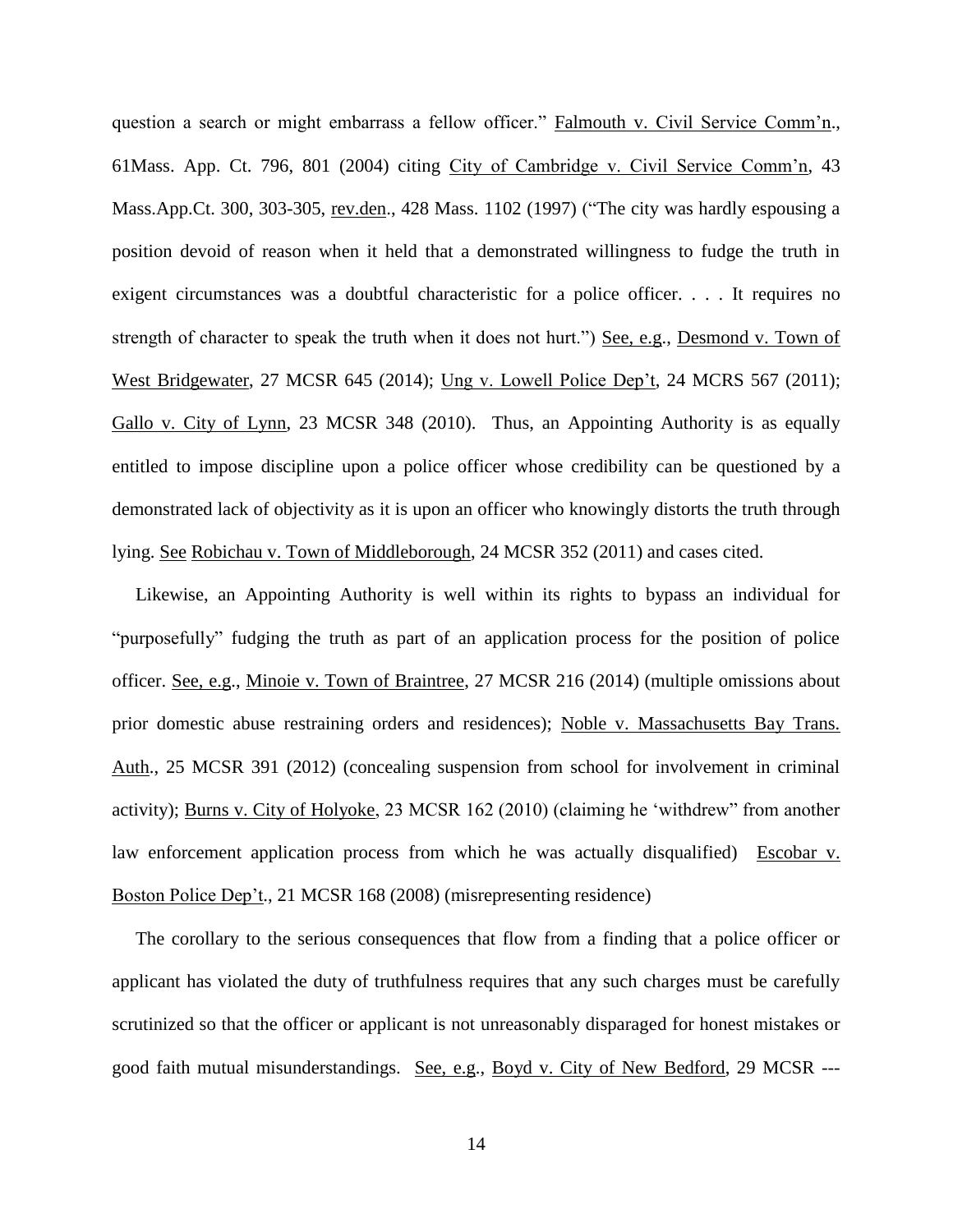(2016) (honest mistakes in answering ambiguous questions on NBPD Personal History Questionnaire); Morley v. Boston Police Dep't, CSC No. G1-16-096, 29 MCSR --- (2016) (candidate unlawfully bypassed on misunderstanding appellant's responses about his "combat" experience); Lucas v. Boston Police Dep't, 25 MCSR 420 (2012) (mistake about appellant's characterization of past medical history)

Applying these principles to the facts of this appeal, I conclude that the pattern of carelessness in Mr. Barbosa's responses to questions in the NBPD Employment Application and Personal History Questionnaire, coupled with the NBPD's legitimate doubts about his candor in explaining the incident in December 2003 in which he and his cousin were charged with firearms and drug trafficking, established a level of inattention to detail and potential untruthfulness that justified the NBPD's determination that he was not presently suitable for appointment to the NBPD.

First, Mr. Barbosa's errors and omission in the application process went well beyond the level of a few isolated, honest mistakes.<sup>7</sup> For instance, he left out certain employers from his early years because he claimed he understood that he was only being asked for professional or career jobs that he had held, yet, in his 2012 application, he specifically noted at least one "summer job". He also switched his answers about conviction of a misdemeanor and having had been disciplined in school from "NO" to YES". He did not explain why his application stated that he did not know any NBPD police officers, but six officers responded to Lt. Rezendes's internal messages to say they did know (and recommended) him.

 $\overline{a}$ 

 $<sup>7</sup>$  I do agree that some of the criticism about Mr. Barbosa's responses to questions was, indeed, unfounded. For</sup> example, there is certainly some ambiguity about whether "former co-workers" could be used as references, and whether the question "Is" your name in a police file called only for disclosure of pending matters. In reaching my conclusion, I have not held these "honest" mistakes against him.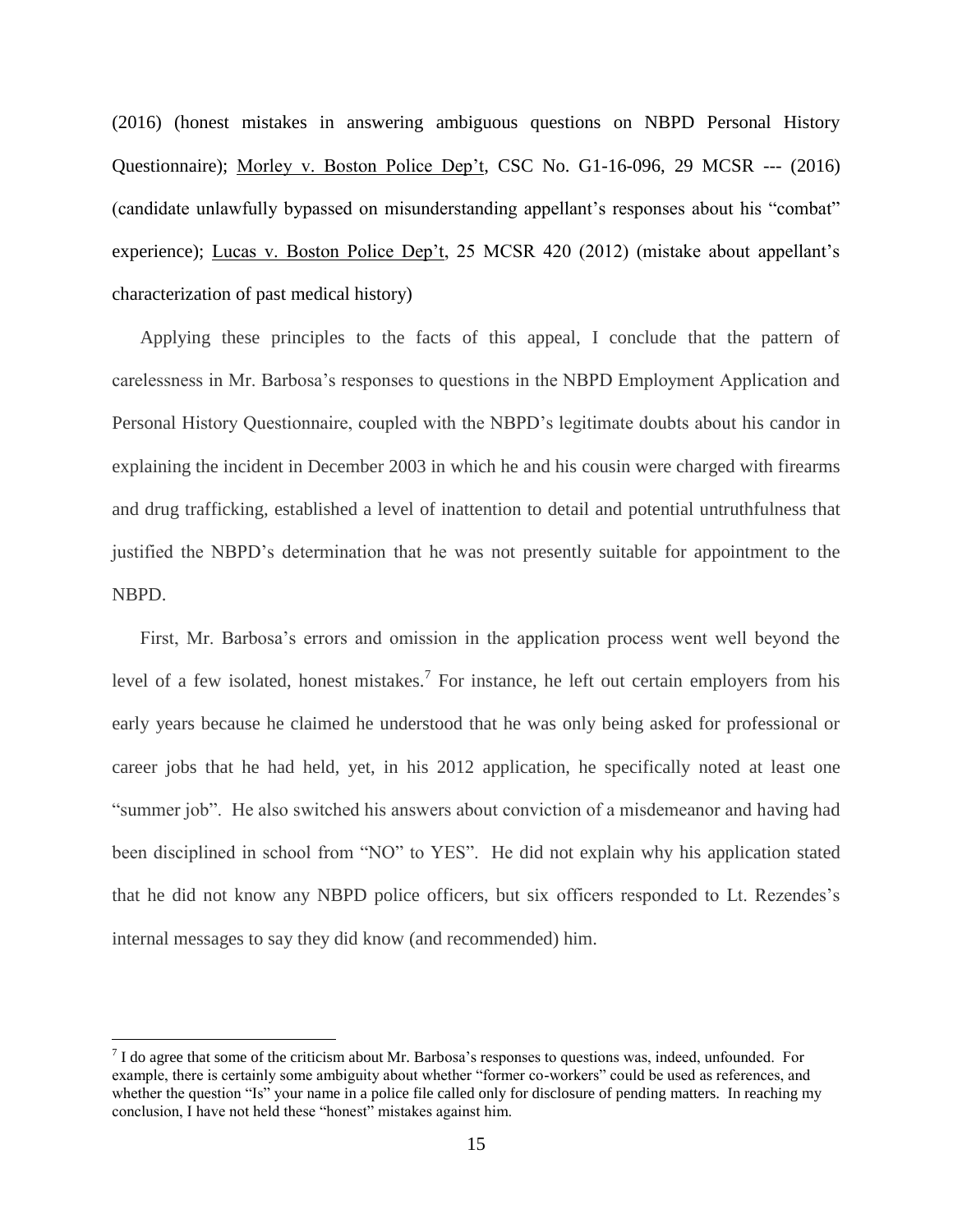Perhaps the clearest example of Mr. Barbosa's extreme carelessness in completing his application are the significant discrepancies in his employment history from his applications to the NBPD in 2012 and 2014, as well as his applications to other employers, specifically the Bristol County Sheriff and RI Department of Correction, as well as what prior employers verified to have been his actual employment history. The chart below illustrates these discrepancies:

| Employer                                    | Employment<br>Verified Per<br>Background<br>Check | Appellant's<br>2012<br>Application | Appellant's<br>2014<br>Application | Appellant's<br><b>Bristol Sheriff</b><br>Application | Appellant's<br><b>RIDOC</b><br>Application |
|---------------------------------------------|---------------------------------------------------|------------------------------------|------------------------------------|------------------------------------------------------|--------------------------------------------|
| <b>New</b><br><b>Directions</b>             | N/A                                               | Summer<br>1988-2001                | Omitted                            | N/A                                                  | N/A                                        |
| <b>Nice</b><br>$\&$<br>Clean<br>Car<br>Wash | $6/2002 - 9/2002$                                 | Omitted                            | $1/2003-$<br>2/2004                | Omitted                                              | Omitted                                    |
| <b>SJR Food</b>                             | $6/2002 - 9/2002$                                 | Omitted                            | Omitted                            | Omitted                                              | Omitted                                    |
| Benjamin<br>Moore<br>(Rogers)               | $5/2005 - 8/2005$                                 | Omitted                            | $02/2004-$<br>06/2004              | Omitted                                              | Omitted                                    |
| Lord<br>Phillips<br>Condos                  | 9/2005                                            | Omitted                            | $02/2005 -$<br>04/2005             | Omitted                                              | Omitted                                    |
| <b>New</b><br><b>Bedford</b><br>Waste       | $6/2004 - 4/2005$                                 | Omitted                            | $4/2005 -$<br>9/2005               | Omitted                                              | Omitted                                    |
| Twin<br><b>Rivers</b><br>Technology         | 7/2003-12/2003                                    | $3/2004 -$<br>8/2006               | $7/2004 -$<br>12/2004              | $2/2004 -$<br>4/2006                                 | $2/2004 -$<br>4/2006                       |
| Luke's<br>St.                               | 11/2005-Present                                   | $\overline{10}/2007 -$             | $4/2005 -$                         | 10/2004-                                             | 10/2004-                                   |
| Hospital                                    |                                                   | Present                            | Present                            | Present                                              | Present                                    |
| Stoughton                                   | 11/2008-4/2009                                    | $8/2006 -$                         | $9/2010-$                          | $5/2006 -$                                           | $5/2006 -$                                 |
| Recycling                                   |                                                   | 10/2007                            | 4/2011                             | 10/2007                                              | 10/2007                                    |
| <b>RIDOC</b>                                | $2/2012$ -Present                                 | $1/2012-$                          | $4/2012$ -                         | N/A                                                  | N/A                                        |
|                                             |                                                   | Present                            | Present                            |                                                      |                                            |

Second, the NBPD viewed Mr. Barbosa as less than truthful in how he explained his involvement in the 2003 incident in which he was charged with firearms and drug trafficking offenses, along with his cousin, a known felon. To be sure, the incident itself occurred over a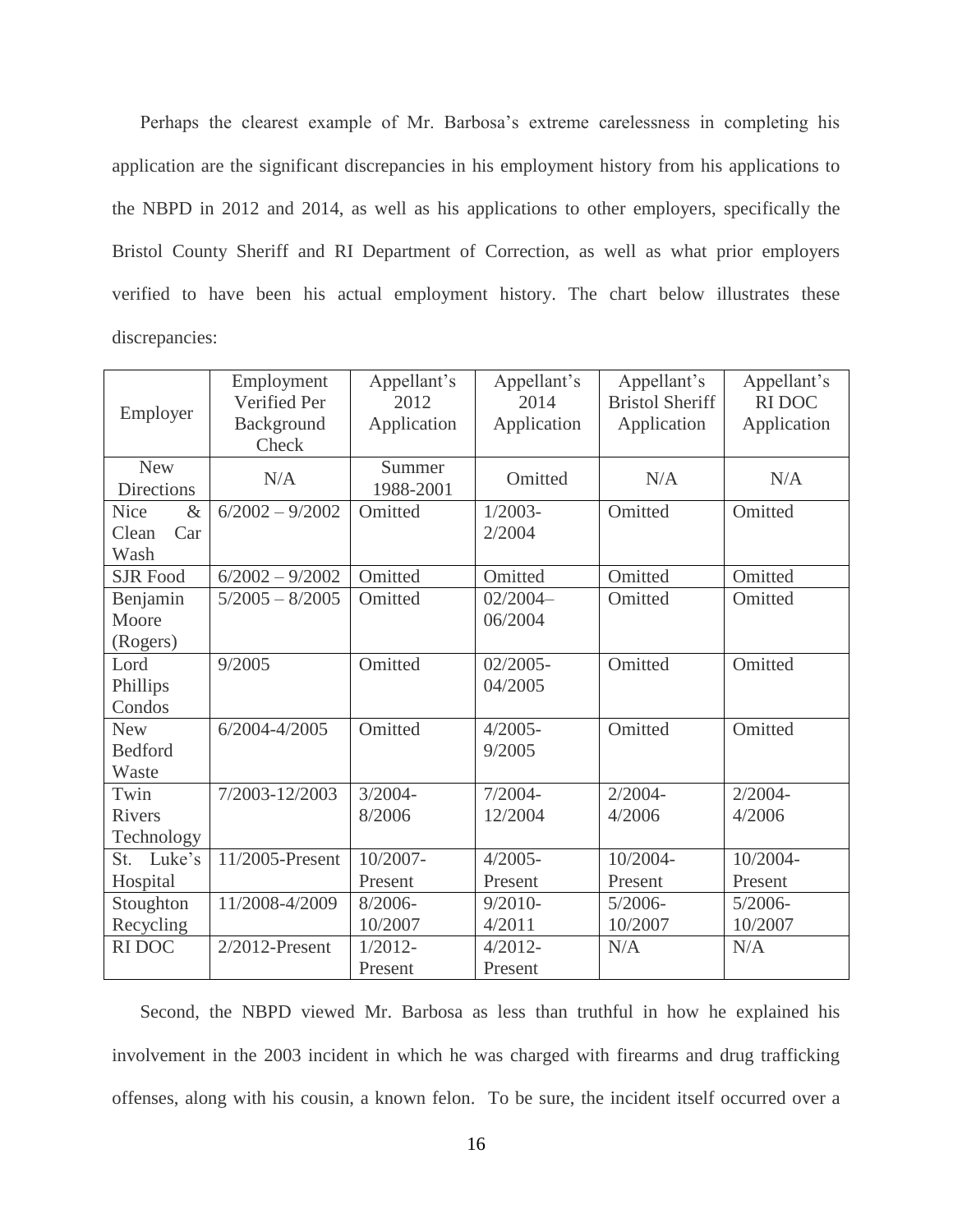decade earlier and what mattered here was not Mr. Barbosa's behavior at the time (arguably "youthful indiscretion" from which he had grown) or the fact that he was acquitted.<sup>8</sup> Rather, it was his statements about the incident in his 2012 and 2014 applications, as well as what he told Lt. Rezendes during the 2012 interview that NBPD rightly perceived to be untruthful. The inconsistencies and gaps in Mr. Barbosa's otherwise very clear recollection raise legitimate concern about his candor, at a minimum, and his truthfulness as well. For, example, he claimed that the \$2000 in small bills found on his person came from his job at Twin Rivers Technologies, but he was employed for five months at \$10/hr. (He temporarily changed his story during direct examination at the Commission hearing to say that the money came from his brother, before reverting to his original story on cross-examination.) The NBPD had sound reason to doubt this explanation, based on the Dartmouth Police Department's incident report, the cousin's statement, the hotel key that was found along with the cash, and the significant interval of time between when the two men had been pulled over and the pat-frisk that occurred. (I infer that, whether or not Mr. Barbosa knew there was a room key with the cash, the NBPD had plenty of reason to believe that Mr. Barbosa received the cash from his cousin.)

In addition, NBPD had good reason to doubt the claim that the two men were out car shopping. According to Mr. Barbosa, his cousin picked him up between 3 PM to 4 PM, which was less than an hour before sunset. Despite Mr. Barbosa's statement that he had a good recollection of the incident, he could not account for their whereabouts after it got dark – a period of nearly five hours. This additional discrepancy further justified the NBPD's conclusion that Mr. Barbosa was withholding information or knowingly lying about what actually occurred, believing it might implicate him more deeply in knowing about the illegal firearm or other illegal

 $\overline{a}$ 

<sup>&</sup>lt;sup>8</sup> The Supreme Judicial Court has only just recently reminded that "racial profiling" remains an issue in our communities and a member of a minority class who flees from the police is not necessarily showing an indicia of guilt. See Commonwealth v. Warren, 475 Mass. 530, 539-40 (2016)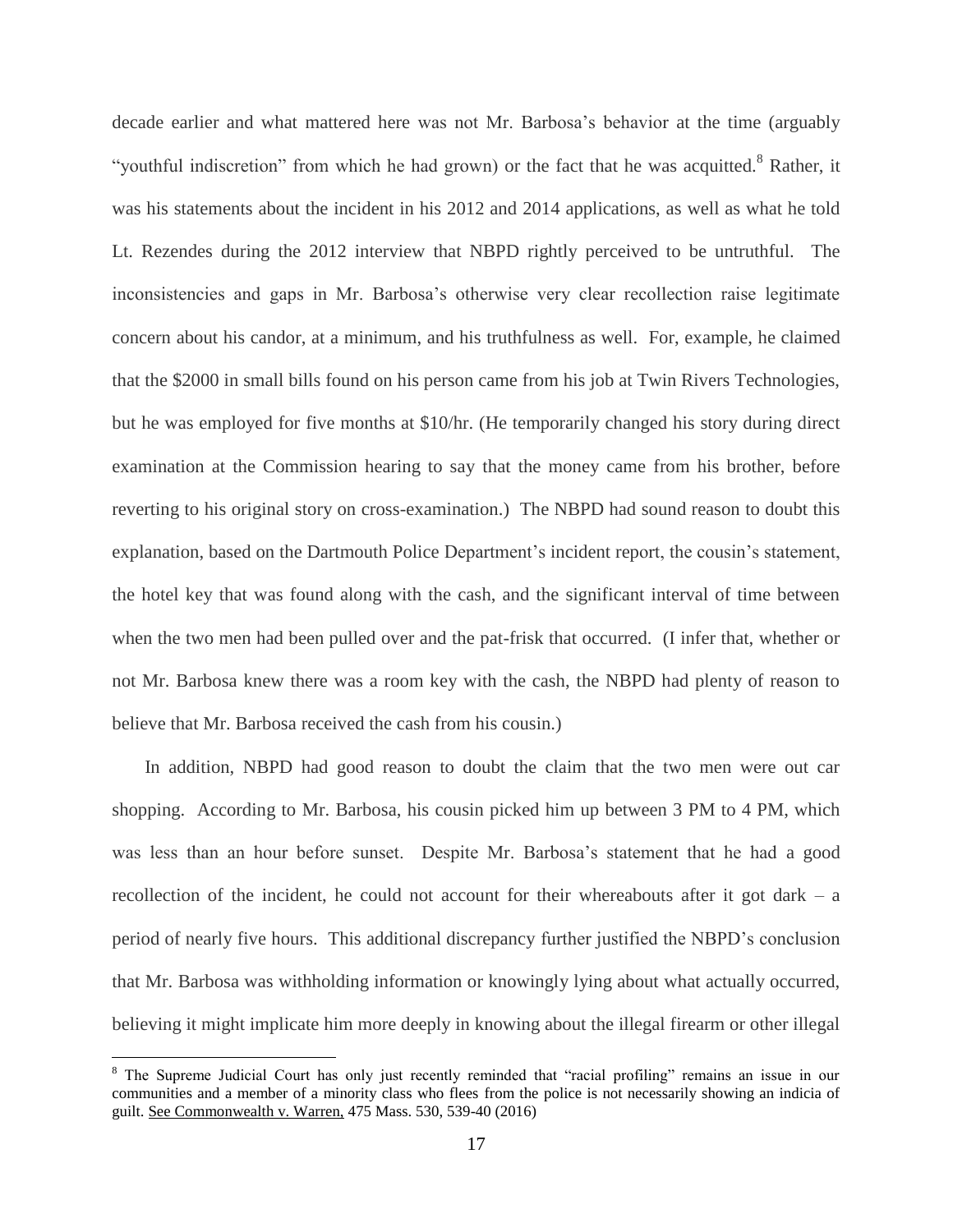activities in which he cousin was engaged. It is not necessary that NBPD prove that Mr. Barbosa engaged in misconduct but "whether the city put forth a sufficient quantum of evidence to substantiate its legitimate concerns" about his truthfulness. See City of Beverly v. Civil Service [Comm'n, 78 Mass.App.Ct. 182, 188-89](http://web2.westlaw.com/find/default.wl?mt=Massachusetts&db=578&rs=WLW15.04&tc=-1&rp=%2ffind%2fdefault.wl&findtype=Y&ordoc=2029136022&serialnum=2023501172&vr=2.0&fn=_top&sv=Split&tf=-1&pbc=70F732C1&utid=1) (2010)

I have not overlooked that Mr. Barbosa has a strong and sincere desire to follow in his three siblings' footsteps in public safety and law enforcement. He certainly brings several good qualities to his quest to achieve this goal. Perhaps, after he gains further experience under his belt at the RI Department of Correction and takes steps to improve his due diligence, candor and accuracy in his attention to detail, he may gain the confidence of the NBPD or another agency that is needed to be given the chance for the career advancement that he seeks.

### **CONCLUSION**

For all of the above stated reasons, the bypass appeal of Christopher Barbosa, under Docket

No. G1-15-195 is *dismissed*.

Civil Service Commission

/s/ Paul Stein Paul Stein Commissioner

By vote of the Civil Service Commission (Bowman, Chairman; Ittleman, Camuso, Stein & Tivnan, Commissioners) on October 27, 2016.

Either party may file a motion for reconsideration within ten days of the receipt of this Commission order or decision. Under the pertinent provisions of the Code of Mass. Regulations, 801 CMR 1.01(7)(l), the motion must identify a clerical or mechanical error in this order or decision or a significant factor the Agency or the Presiding Officer may have overlooked in deciding the case. A motion for reconsideration does not toll the statutorily prescribed thirty-day time limit for seeking judicial review of this Commission order or decision.

Under the provisions of G.L c. 31, § 44, any party aggrieved by this Commission order or decision may initiate proceedings for judicial review under G.L. c. 30A, § 14 in the superior court within thirty (30) days after receipt of this order or decision. Commencement of such proceeding shall not, unless specifically ordered by the court, operate as a stay of this Commission order or decision. After initiating proceedings for judicial review in Superior Court, the plaintiff, or his / her attorney, is required to serve a copy of the summons and complaint upon the Boston office of the Attorney General of the Commonwealth, with a copy to the Civil Service Commission, in the time and in the manner prescribed by Mass. R. Civ. P. 4(d).